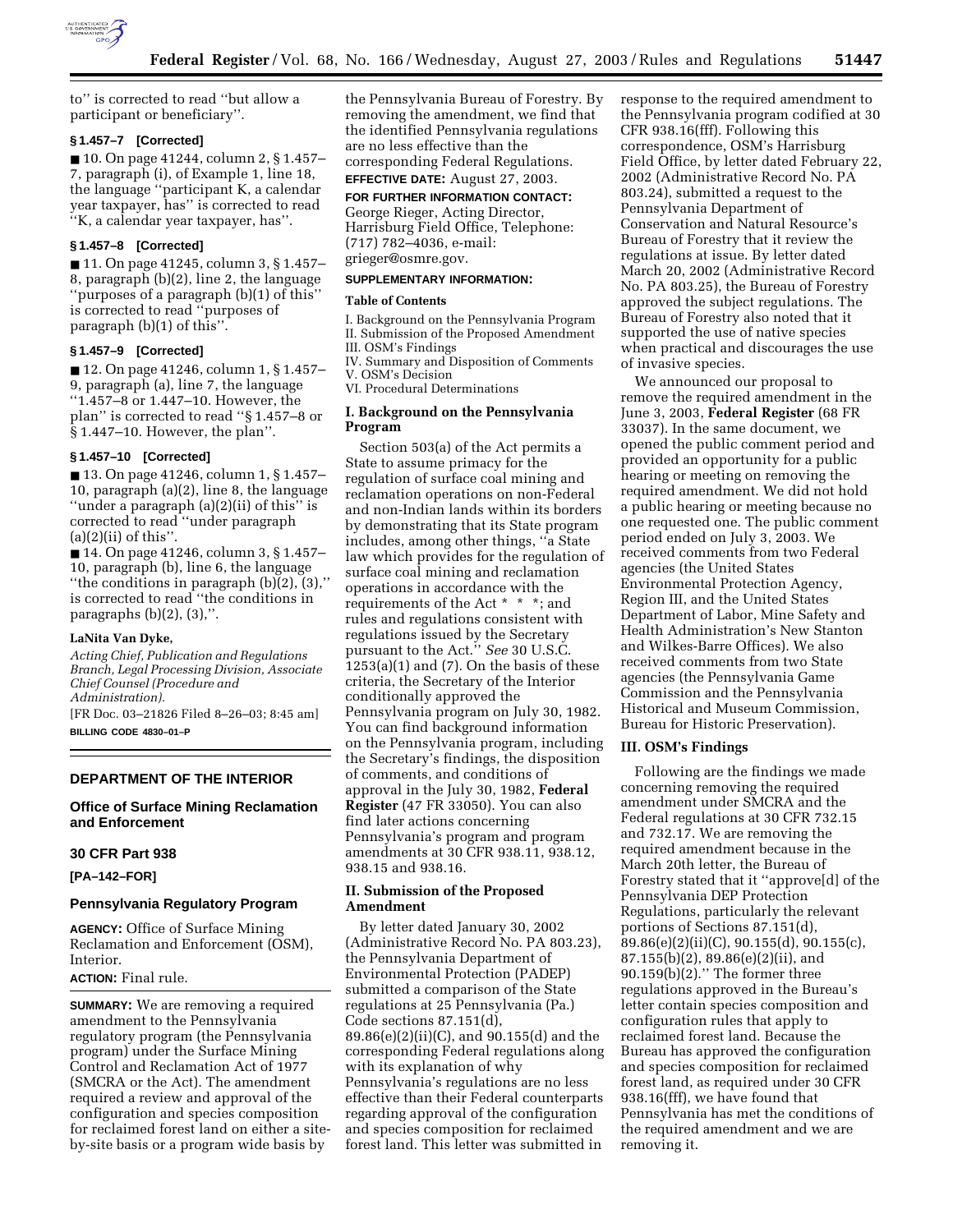## **IV. Summary and Disposition of Comments**

# *Public Comments*

We asked for public comments on the amendment (Administrative Record No. PA 803.28), but we did not receive any.

### *Federal Agency Comments*

Under 30 CFR 732.17(h)(11)(i) and section 503(b) of SMCRA, we requested comments on the amendment from various Federal agencies with an actual or potential interest in the Pennsylvania program (Administrative Record No. PA 803.28). On July 1, 2003 (Administrative Record No. PA 803.31), the United States Department of Labor, Mine Safety and Health Administration's (MSHA) New Stanton Office wrote to us indicating that the proposed rule did not conflict with any of its rules or regulations. On July 3, 2003 (Administrative Record No. PA 803.30), MSHA's Wilkes-Barre Office wrote to us noting that it had no comments on the proposal.

#### *State Agency Comments*

The Pennsylvania Game Commission (PGC) commented on June 24, 2003 (Administrative Record No. PA 803.29), that it generally approves a species composition that contains a minimum of 75% woody species. However, some endangered and threatened species may require more than 25% of their habitat to be open grassy areas devoid of trees and shrubs. PGC noted that in those cases, it must have the ability to alter the tree to grass ratios. PGC further noted that it supports the recommendations of the Bureau of Forestry and believes that removal of the proposed amendment satisfies the applicable criteria of 30 CFR 732.15.

We believe that the Pennsylvania program currently provides regulations that satisfy PGC's concerns regarding species composition. Pennsylvania's regulations at 25 Pa. Code 87.151(d), 89.86(e)(2)(ii)(C), and 90.155(d) provide that the vegetation configuration and species composition for a postmining land use of fish and wildlife habitat must be established in accordance with guidelines from the Fish and Boat Commission and the PGC. Thus, the program provides for input by the PGC on species composition. In addition, the regulations at 25 Pa. Code 87.138, 89.82, and 90.150 provide protections for threatened and endangered species that require consultation with the PGC. This section also provides additional guidelines for selecting and planting vegetation on areas where the approved postmining land use is fish and wildlife habitat.

The Pennsylvania Historical and Museum Commission, Bureau for Historic Preservation (PHMC) submitted comments on July 3, 2003 (Administrative Record No. PA 803.32). PHMC indicated that removing the referenced amendment will not affect the consideration of cultural resources in the mine reclamation process. PHMC further stated it supported the Pennsylvania Bureau of Forestry recommendation to avoid the use of invasive species which can be harmful to the environment and historic buildings and landscapes.

We agree with PHMC's assessment on removal of the required amendment. With regard to PHMC's comment on invasive species, which reflected the Bureau of Forestry's recommendation, Pennsylvania's regulations are no less effective than the Federal regulations at 30 CFR 816/817.111. The Federal regulations require that the revegetation be comprised of native species or, where necessary to achieve the postmining land use, an approved introduced species; be compatible with plant and animal species of the area, and ''meet the requirements of applicable State and Federal seed, poisonous and noxious plant and introduced species laws or regulations.'' Similarly, Pennsylvania's regulations at 25 Pa. Code 87.147, 87.149, 89.86, 90.151 and 90.153 also require that the revegetation be of the same seasonal variety native to the area unless an introduced species is necessary to achieve the postmining land use; compatible with animal and plant species; can not be poisonous or noxious species; and must meet the applicable requirements of State and Federal seed and introduced species statutes. Additionally, Pennsylvania informed us in its January 30, 2002 (Administrative Record No. PA 803.23), letter supporting removal of the required amendment that the configuration and species composition for reclaiming forestland is reviewed and approved on a permit-by-permit basis by foresters in its District Mining Offices.

## *Environmental Protection Agency (EPA) Comments*

Under 30 CFR 732.17(h)(11)(i) we requested comments on the amendment from EPA (Administrative Record No. PA 803.28). EPA responded on July 17, 2003 (Administrative Record No. PA 803.33), that it has determined that removal of the required amendment at 30 CFR 938.16(fff) would not be inconsistent with the Clean Water Act or other statutes or regulations under its jurisdiction.

### **V. OSM's Decision**

Based on the above findings, we are removing the required amendment at 30 CFR 938.16(fff).

#### **VI. Procedural Determinations**

#### *Executive Order 12630—Takings*

This rule does not have takings implications. This determination is based on the analysis performed for the counterpart Federal regulation.

## *Executive Order 12866—Regulatory Planning and Review*

This rule is exempted from review by the Office of Management and Budget under Executive Order 12866.

### *Executive Order 12988—Civil Justice Reform*

The Department of the Interior has conducted the reviews required by section 3 of Executive Order 12988 and has determined that this rule meets the applicable standards of subsections (a) and (b) of that section. However, these standards are not applicable to the actual language of State regulatory programs and program amendments because each program is drafted and promulgated by a specific State, not by OSM. Under sections 503 and 505 of SMCRA (30 U.S.C. 1253 and 1255) and the Federal regulations at 30 CFR 730.11, 732.15, and 732.17(h)(10), decisions on proposed State regulatory programs and program amendments submitted by the States must be based solely on a determination of whether the submittal is consistent with SMCRA and its implementing Federal regulations and whether the other requirements of 30 CFR parts 730, 731, and 732 have been met.

# *Executive Order 13132—Federalism*

This rule does not have Federalism implications. SMCRA delineates the roles of the Federal and State governments with regard to the regulation of surface coal mining and reclamation operations. One of the purposes of SMCRA is to ''establish a nationwide program to protect society and the environment from the adverse effects of surface coal mining operations.'' Section 503(a)(1) of SMCRA requires that State laws regulating surface coal mining and reclamation operations be ''in accordance with'' the requirements of SMCRA, and section 503(a)(7) requires that State programs contain rules and regulations ''consistent with'' regulations issued by the Secretary pursuant to SMCRA.